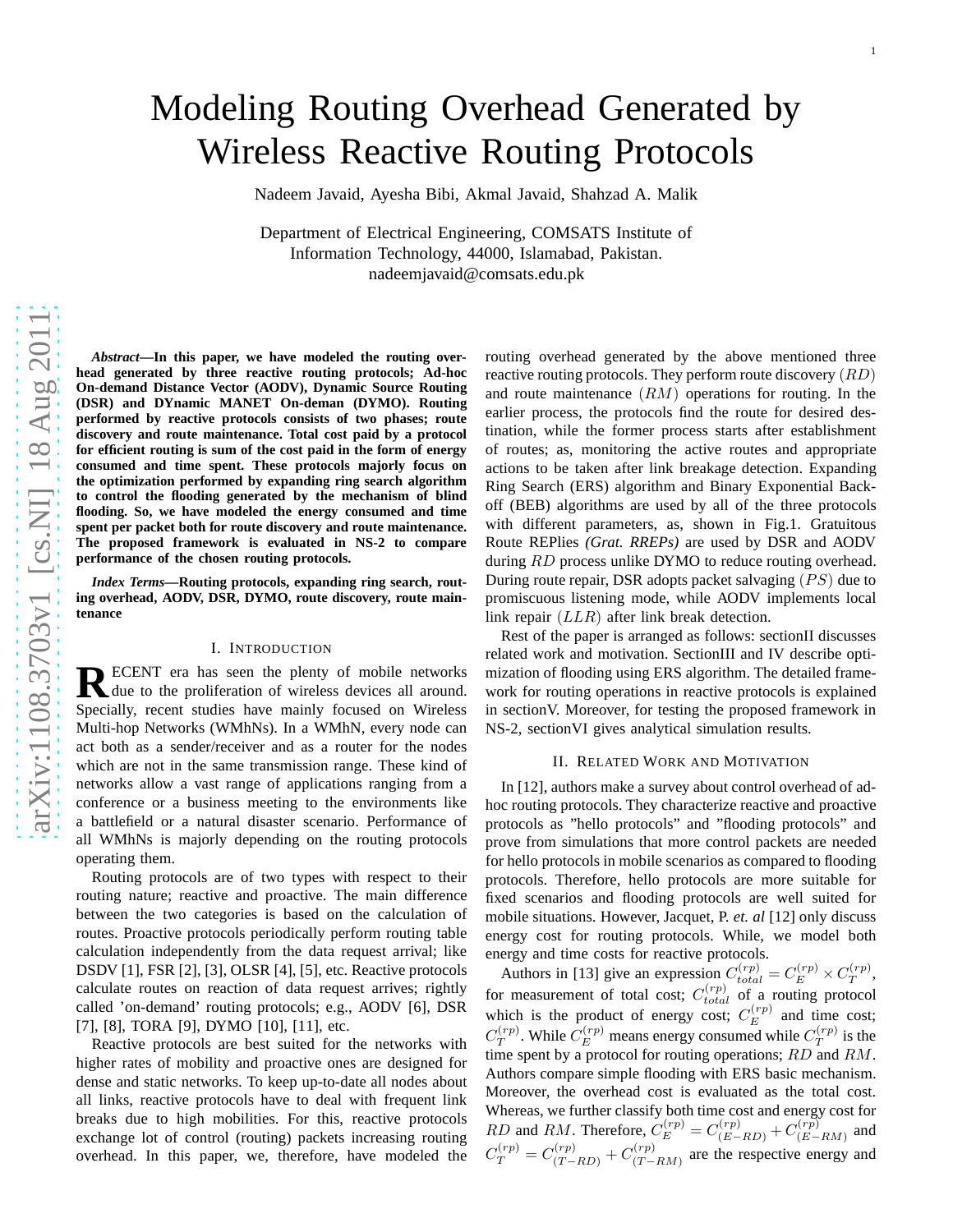time cost expressions for a routing protocol in our framework. Moreover, we relate these costs not only with basic cost of ERS for AODV, DSR and DYMO, but also we present improved equations for ERS.



Fig. 1. ERS Algorithm used by AODV, DSR, DYMO

Lin, T. *et. al* [14] present an analytical model for comparison of routing protocols proposing a framework with overhead as a metric. They compare the use of relay nodes of proactive protocols with flooding process of reactive protocols. Whereas, we consider time cost along with routing overhead and also make intra-comparison model for reactive protocols by presenting separate models of respective flooding mechanisms along with the optimization strategies.

Saleem *et. al* [15] improve their work in [16], by taking inspiration from Broch, J. *et. al* [17] and present flooding cost of routing protocols. They present a performance evaluation framework that can be used to model two key performance metrics of an ad-hoc routing algorithm; *routing overhead* and *route optimality*. They compare two metrics; *total energy consumption* and *route discovery latency* to evaluate the performance of four prominent ad-hoc routing algorithms; DSDV, DSR, AODV-LL and Gossiping. However, they do not specify any cost for RM process for reactive protocols. They also do not model any of the supplementary strategies of routing protocols and expression for time consumption. While, we consider broadcast probability;  $P_s$  equal to stochastic forwarding;  $P_r$ , in the same way as specified in [16]. We not only model the routing packet cost for AODV, DSR and DYMO, but also time expenditure for these protocols during their routing operations. Then we consider supplementary strategies (*grat. RREPs*, LLR and PS) of respective protocols to accurately evaluate their routing costs.

## III. FLOODING IN REACTIVE PROTOCOLS

A flooding algorithm is used for exchanging the topological information with every part of a network. In flooding each node can act both as a source and as a router. Each node broadcasts route information to all of its neighbors until destination is reached. This repeated broadcast results in the reception of a particular message by all nodes in the network. A straightforward approach for broadcasting as flooding technique is *blind flooding*; each node is required to rebroadcast the packet whenever it receives the packet for the first time. *Blind flooding* can cause the broadcast storm problem by generating the redundant transmissions.

Each routing protocol has to pay some cost for the routing overhead because of flooding. In [\[16\]](#page-5-0), authors present following equation.

$$
C_p = \begin{cases} P_S d_{avg} & if \ h = 1\\ P_S d_{avg} + d_{avg} \sum_{i=1}^{h-1} (P_S)^{i+1} \prod_{j=1}^{i} d_f[j] & otherwise \end{cases}
$$
(1)

The number of directly connected or adjacent neighbor nodes within a network for a node is known as *degree* of that node. An isolated node is a node which has zero *degree*. In eq.1, h is the number of hops,  $d_{avg}$  is average degree of a node,  $d_f[j]$  is the expected forward degree of a node at the  $j^{th}$ hop and is the average number of neighbors of that node which forwards a received RREQ with probability of broadcasting;  $P_S$  [18].

#### IV. OPTIMIZATION OF FLOODING USING ERS ALGORITHM

Eq.1 gives an approximate cost paid by a protocol per packet for RD using *blind flooding*. There are many optimizations to control the routing overhead. ERS [19] is one of the optimization techniques and is adopted by AODV, DSR and DYMO. In ERS, the flooding is controlled by the Time To Live (TTL) values to limit the broadcast.

As, ERS uses *blind flooding* for broadcasting, so? its routing cost can be calculated from eq.1. In the case of ERS,  $h$ is replaced by the TTL value in a ring.  $C_{E-R_i}$  is the cost of any ring;  $R_i$  that generates RREP(s) and the ring  $R_i$  is called  $R_{rren}$  and it can disseminate up to the maximum limit  $R_{max\_limit}$  resulting in either successful or unsuccessful RD; i. e;  $R_i \backslash R_i \in R_{rrep} \vee R_i \in R_{max\_limit}$ . So,  $C_{E-R_i}$  can be calculated as:

$$
C_{E-R_i} = \begin{cases} P_r d_{avg} & \text{TTL}(R_i)-1\\ P_r d_{avg} + d_{avg} & \sum_{TTL=1}^{TTL} (P_r)^{TTL+1} \prod_{j=1}^{TTL} d_f[j] & otherwise & \text{(1a)}\\ \{R_i \backslash R_i \in R_i \rightarrow R_{rrep} \lor R_i \in R_i \rightarrow R_{max\_limit}\} \end{cases}
$$

$$
C_{E-RD} = \begin{cases} R_{max\_limit} & \textit{if no RREF received} \\ \sum\limits_{R_i=1}^{R_i=1} (C_{E-R_i})_{R_i} & \textit{if no RREF received} \\ C_{E-Rrrep} & \textit{if TTL(R_{rrep}) = 1} \\ R_{rrep} & \textit{otherwise} \\ \sum\limits_{R_i=1}^{R_i=1} (C_{E-R_i})_{R_i} & \textit{otherwise} \\ \{R_{rrep}=1,2,3,...,max\_limit\} \end{cases} \eqno{(2)}
$$

RD using ERS requires broadcast inside the rings by incrementing TTL values relative to the previous TTL value. In ERS, gradual growth of broadcasting ring takes place to reduce the chances of flooding in the entire network that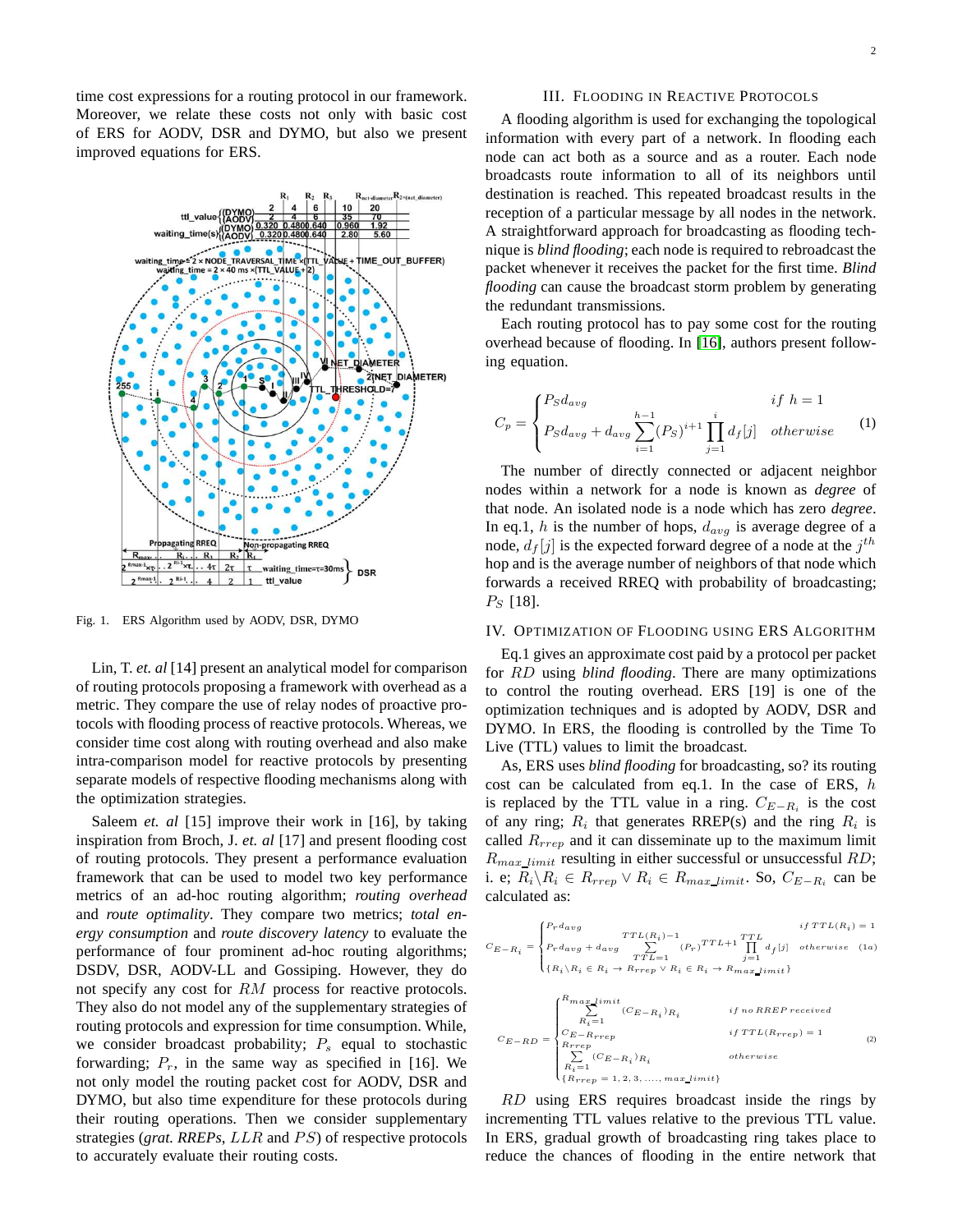results in formation of different numbers of rings for different broadcasting levels, as shown in Fig.1. The collective routing cost of these expanding rings during RD process  $C_{E-RD}$  can be computed using eq.2.

#### V. MODELING THE COST PAID BY REACTIVE PROTOCOLS

A routing protocol,  $p$  has to pay some cost in the form of consumed energy per packet,  $C_E^{(p)}$  and in the form of time spent per packet,  $C_T^{(p)}$  to encounter the topological changes during the varying number of nodes and traffic rates. In [13], the authors have expressed this cost by the following equation:

$$
C_{total}^{(p)} = C_E^{(p)} \times C_T^{(p)} \tag{3}
$$

#### *A. Cost of Energy Consumption*

Each reactive protocol,  $rp$  performs  $RD$  and  $RM$ , so, unlike, eq.3, we define the cost to be paid for energy consumption during  $RD$  and  $RM$  processes;  $C_E^{(rp)}$ :

$$
C_E^{(rp)} = C_{E-RD}^{(rp)} + C_{E-RM}^{(rp)}
$$
(4)

 $C_{E}^{(rp)}$  is different for each reactive protocol due to different routing strategies. The multiple routes in Route Cache *(RC)* reduce the routing overhead with the help of *grat. RREPs* and *PS* in DSR. In AODV, route length is shortened by *grat. RREPs* to reduce the cost of *RD* process while successful *LLR* probability;  $P_S^{LLR}$  avoids the re-initiation of *RD* process.

# **Energy Consumed for** *RD*

AODV, DSR and DYMO use ERS for RD by broadcasting the RREQ messages from the source node. A source node may receive RREPs from the nodes that contain alternate (short) route for the desired destination. These replies are only used in AODV and DSR and are known as *grat. RREPs*. The destination RREPs are generated by the destination itself (destination RREPs are generated in all the three reactive protocols).

Eq.5 gives the cost to be paid for RREQ packets as well as the cost for RREPs produced during  $RD$ .  $n_{rrep}$  notation is used for node(s) generating the RREP from  $R_{rrep}$ .

$$
C_{E-RD}^{(rp)} = \begin{cases} \sum\limits_{i=1}^{R_{max\_limit}} (C_{E-R_i})_{R_i} & \text{if no RREF received} \\ \sum\limits_{i=1}^{n_{rrep}} (RREF)_{n} & \text{if TTL}(R_{rrep}) = 1 \\ \sum\limits_{i=1}^{R_{rrep}} (C_{E-R_i})_{R_i} + \sum\limits_{i=1}^{n_{rrep}} (RREF)_{n} & \text{otherwise} \\ \sum\limits_{i=1}^{R_{rrep}} (C_{E-R_i})_{R_i} + \sum\limits_{i=1}^{n_{rrep}} (RREF)_{n} & \text{otherwise} \end{cases} \tag{5}
$$

The generation of RREP(s) in AODV and DSR is also due to the valid routes in Routing Table  $(RT)$  or  $(RC)$ , so, R<sup>i</sup> for DSR and AODV is less than DYMO, as, *grat. RREPs* are absent in DYMO.  $rrep$  in  $R_{rrep}$  can be written as:  $rrep = 1, 2, 3, \ldots, max\_limit$ . Whereas,  $d_{rrep}$  represents RREP generated by destination.

#### **Energy Consumed for** *RM*

In RM process, different protocols pay different costs for link monitoring and also there are different costs for different supplementary maintenance strategies in case of link breakage; as,  $C_{E-LLR}$  for AODV,  $C_{E-PS}$  for DSR, and DYMO does not use any mechanism. Following equations give RM cost for three protocols:

$$
C_{E-RM}^{(AODV)} = C_{E-l-mon} + C_{E-LLR} + \sum_{z=0}^{n} (RERR)_z
$$
 (6)

$$
C_{E-RM}^{(DSR)} = C_{E-PS} + \sum_{z=0}^{n} (RERR)_z
$$
 (7)

$$
C_{E-RM}^{(DSR)} = \sum_{k=n_{BLB}}^{n_{PS}} (RREQ)_k + \sum_{z=0}^{n} (RERR)_z
$$
 (8)

$$
C_{E-RM}^{(DYMO)} = C_{E-l-mon} + \sum_{z=0}^{n} (RERR)_z
$$
 (9)

Where,  $C_{E-l-mon}$  is the link monitoring cost paid by AODV and DYMO in the form of HELLO messages and it is given in eq.10.

$$
C_{E-l-mon} = \frac{\tau_{link-in-use}}{\tau_{HELLO\_INTERVAL}} \times N_{hops-in-route}
$$
 (10)

Where,  $n_{BLB}$  is the node before link break and  $n_{PS}$  may be any node from source to  $n_{BLB}$ . In wireless environment, there are frequent link breakages that lead to link failures. As a result, the routes become ineffective. The link breakage is detected by different protocols by different strategies. DYMO and AODV generate HELLO messages to check the connectivity of active routes, while DSR gets the link level feedback from link layer. This cost depends upon the link time, i.e. a link in use (active link);  $\tau_{link-in-use}$  and length of the path in hops and the value of HELLO\_INTERVAL constant. Broadcast needs to send z number of RERRs depending upon different situations for different protocols, as discussed below.

In DYMO, link breakage causes the broadcasting of RERR messages. When the probability of successful for LLR; becomes zero then it leads to the dissemination of RERRs in AODV.

On the other hand, DSR piggybacks RERR messages along with next RREQs in the case of route re-discovery process, while these RERR messages are broadcasted in the case of success of  $PS$ .

There are three different scenarios for reactive protocols describing the route repair mechanism after detection of route failure because of link breakage. The most simple mechanism describes that RD re-initiation process takes place under the limited retries constraint for route re-discovery process:

 $RREQ\_RETRIES = 3$  in DYMO,

 $RREQ\_TRIES = 2$  in AODV, and

 $MaxMainRemark$  in DSR=2 retransmissions.

In AODV after unsuccessful RD and normally in DYMO, RERR messages are broadcasted by the node which detects any link break and route rediscovery process is started through source node. Fig.2.a. clearly demonstrates the importance of  $LLR$  in AODV. If it becomes successful in a dense network then it saves the energy consumed during route re-discovery. On the other hand, if  $LLR$  becomes unsuccessful then energy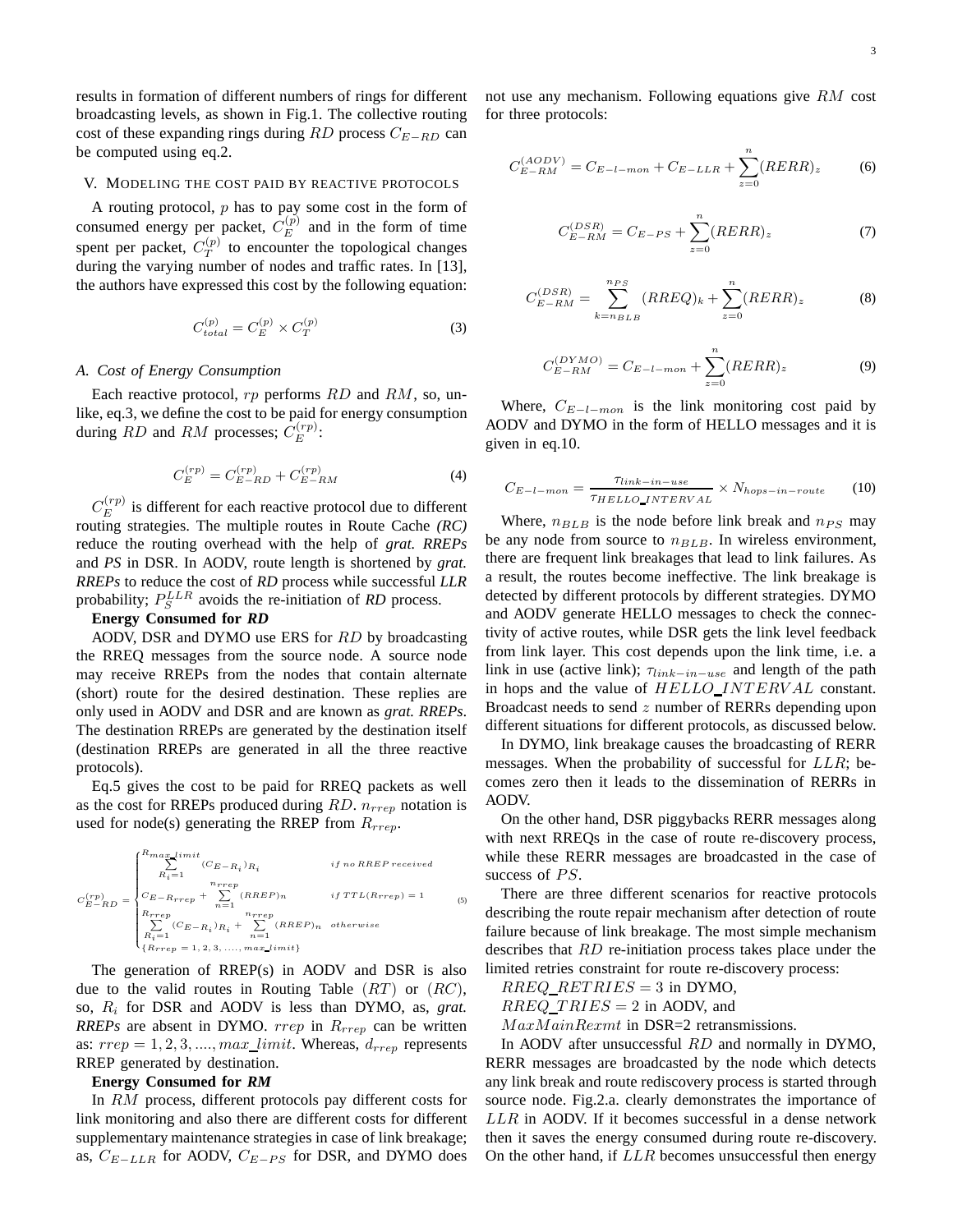cost is increased by re-initiating RD process after performing LLR strategy, as depicted in Fig.2.b.

DSR's PS technique can reduce both the energy and time cost to be paid by a reactive protocol by diminishing the route re-discovery. In the case of successful  $PS$ , RERR messages are broadcasted to neighbors for the deletion of useless routes. Whereas, the absence of alternate route(s) in  $RC$  leads to the failure of  $PS$ . In this situation, RERR messages are to be sent by piggybacking them in the next RREQ messages during route re-discovery process .

Cost of LLR in AODV is given by the following equation.

$$
C_{E-LLR}^{(ADDV)} = P_r d_{avg} + d_{avg} \sum_{TTL=1}^{TTL(R_{LLR})-1} (P_r)^{TTL+1} \prod_{j=1}^{TTL} d_f[j]
$$
(11)

Here,  $R_{LLR}$  represents the ring that limits  $LLR$ activity. TTL value for  $R_{LLR}$  is calculated with  $LOCAL\_ADD\_TTL (= 2)$  and  $MIN\_REPAIR\_TTL$  (it is last known hop-count to the destination). The per packet cost of LLR;  $C_{E-LLR}^{(AODV)}$  depends upon the TTL value of  $R_{LLR}$ . In large networks, successful  $LLR$  process is more useful, because the chances of route re-discovery can be reduced which utilizes more bandwidth space.  $TTL(R_{LLR})$ is obtained from the equation given below:

$$
max(MIN\_REPAIR\_TTL, 0.5 \times \#hops) + LOGAL\_ADD\_TTL
$$
 (12)

Where  $#hops$  is the number of hops to the sender of the currently undeliverable data packet. Thus, local repair attempts will often be imperceptible to the originating node, and will always have  $TTL \geq MIN\_REPAIR\_TTL +$ LOCAL\_ADD\_TTL.

#### *B. Cost of Time Consumption*

The cost of end-to-end path calculation time  $C_T^{(rp)}$ in reactive protocols depends upon  $C_{T-RD}^{(rp)}$  and  $C_{T-RM}^{(rp)}$ .

$$
C_T^{(rp)} = C_{T-RD}^{(rp)} + C_{T-RM}^{(rp)}
$$
\n(13)

## **Time Consumed for** *RD* **by DSR**

 $\tau$  is constant time initially used for non-propagating RREQ (NonpropRequestTimeout) and its value is  $30ms$ .  $R_{max\ limit}$  is the maximum ring size and it depends on the buffer time as well as the maximum allowed broadcasting during propagating RREQ (*DiscoveryHopLimit* = 255). The BEB is associated with each propagating ring. The expression for Time Consumed for RD by DSR is given below.

$$
C_{T-RD}^{(DSR)} = \begin{cases} \tau & if \ R_{rrep} = 1\\ \sum_{R_i=1}^{R_{max\_limit}} 2^{R_i - 1} \times \tau & if \ no \ RREP \ received\\ \sum_{R_i=1}^{R_{rrep}} 2^{R_i - 1} \times \tau & otherwise \end{cases} \tag{14}
$$

#### **Time Consumed for** *RD* **by AODV and DYMO**

Both in AODV and DYMO, firstly, TTL\_VALUE in IP header is set to  $TTL_START$  (=1 in the case of link layer feedback otherwise =2) then it is increased by  $TTL\_INCREMENT (= 2)$  up to  $TTL_THRESHOLD(= 7)$  [\[6\]](#page-5-1). When TTL\_THRESHOLD is reached, TTL\_VALUE is set to  $NET\_DIAMETER$  (for AODV = 35 [\[6\]](#page-5-1) and for  $DYMO = 10$  [\[7\]](#page-5-2)). For dissemination in the entire network, TTL\_START and TTL\_INCREMENT both are set to NET DIAMET ER. Moreover, maximum RREQ tries are 3 for DYMO [\[7\]](#page-5-2), and maximum retries are 2 for AODV. The  $RREQ$ \_TIME is set to  $2 \times NET$ \_TRAVERSAL\_TIME (whereas,  $NET\_TRAVERSAL\_TIME$  = 2  $\times$  $NODE\_TRAVERSAL\_TIME \times NET\_DIAMETER$ ).

$$
C_{T-RD}^{(AODV, DYMO)} = \begin{cases} R_{max\_limit} & \tau_1(TTL(R_i) + \tau_2) & \text{if no RREF received} \\ R_i = 1 & \\ R_{rrep} & \\ R_{i} = 1 & \end{cases} \tag{14a}
$$

Where,  $\tau_1 = 2 \times \text{NODE\_TRAVERSAL\_TIME}$  and  $\tau_2 = TIME$  OUT BUFFER. There are two possibilities for AODV and DYMO; first is the case when RD process becomes successful in threshold rings  $R_{threshold}$ , while in second case RD process needs to disseminate the request in the whole network;  $R_{netdiameter}$ . For these two rings, we define  $TTL(R_{thrshold})$  and  $TTL(R_{netdiameter})$ . Earlier represents the TTL value in a ring which generates RREP(s) inside  $R_{threshold}$  with THRESHOLD and later shows TTL vale for the entire network;  $TTL(R_{netdiameter})$  with NET DIMET ER.

#### **Time Consumed for** *RM* **in AODV**

AODV starts LLR process after noticing a link failure.  $C_{T-LLR}$  gives the time cost of  $LLR$  that depends upon the TTL value of the ring;  $LLR(R_{LLR})$ . In the case of  $LLR$ failure, AODV disseminates RERR messages.  $\tau_{recv-RERR}$ represents the time which is spent to reach RERR message from the node detecting the link failure to the originator node.  $C_{T-re-RD}^{(AODV)}$  cost is to be paid to start route re-discovery based on the value  $RREG\_RETRIES (= 2)$ .

$$
C_{T-RM}^{(AODV)} = \begin{cases} A & if LLR\ is\ success\ full \\ B & if LLR\ fails,\ RREQ\_RETRIES\ expires \ (15) \\ C & otherwise \end{cases}
$$

where,

$$
A = \sum_{R_i=1}^{R_{LLR}} \tau_1(TTL(R_i) + \tau_2)
$$
  
\n
$$
B = \sum_{R_i=1}^{R_{LLR}} \tau_1(TTL(R_i) + \tau_2) + \tau_{recv-RERR}
$$
  
\n
$$
C = \sum_{R_i=1}^{R_{LLR}} \tau_1(TTL(R_i) + \tau_2) + \tau_{recv-RERR} + C_{T-re-RD}
$$
  
\n
$$
C_{T-re-RD}^{(AODV)} = C_{T-RD}^{(AODV)}
$$
  
\nTime Consumed for RM in DSR

After detecting a link failure, time  $\tau_{PS}$  is utilized to check alternative routes in  $RC$  of intermediate nodes (from a node which detects link failure to a node having alternate route for this broken link;  $n_{PS}$ . This  $\tau_{PS}$  value is higher; if node containing alternative route;  $n_{PS}$  is nearest to the node which detects link breakage. In the case of failure of  $PS$  or in the case of presence of alternative route in RC of the originator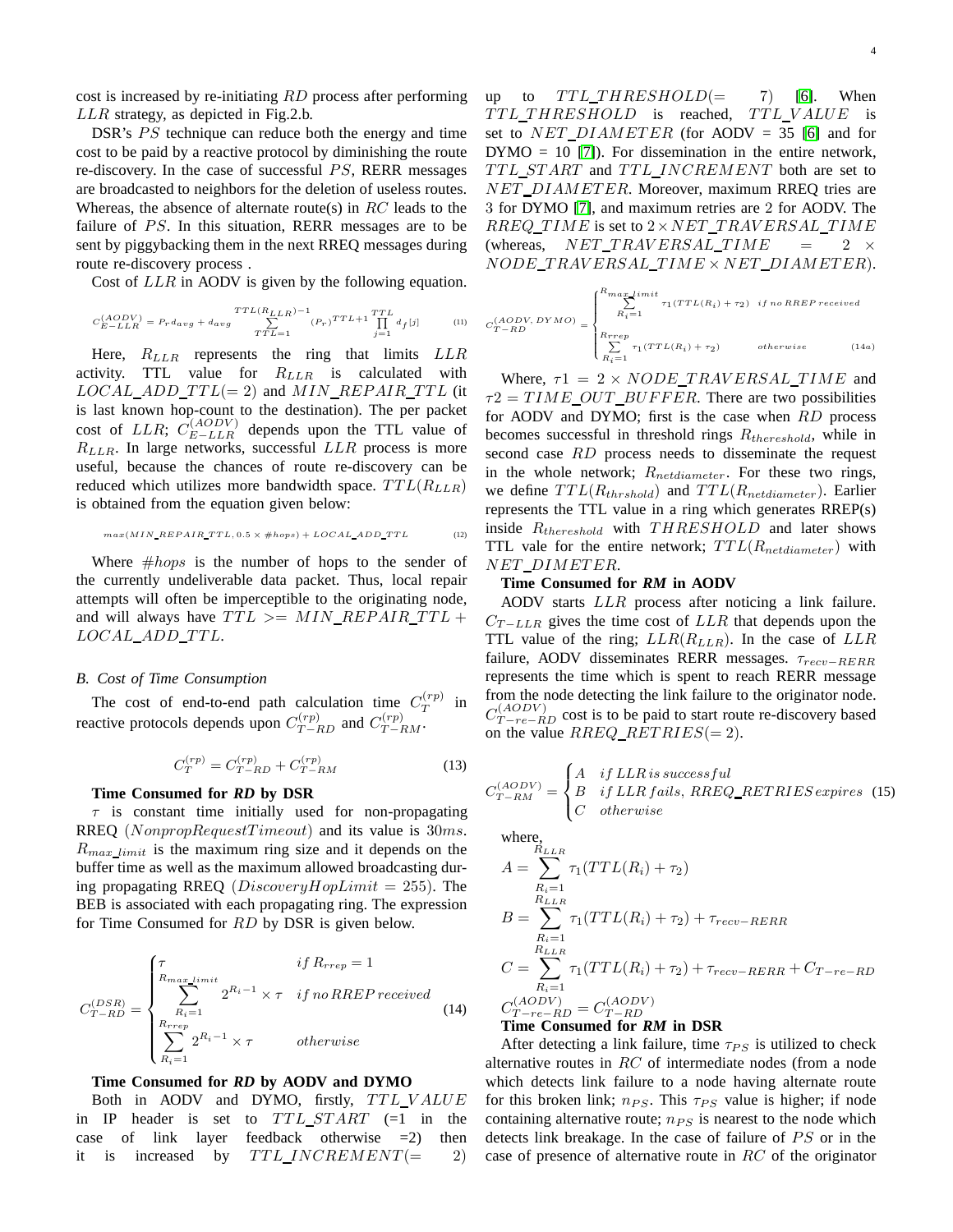node,  $\tau_{PS}$  attains a maximum value and is consumed by all intermediate remaining nodes in a route (from a node that detects link break up to the originator of this broken route).

$$
C_{T-RM}^{(DSR)} = \begin{cases} \sum\limits_{k=n_{BLB}}^{n_{PS}} \tau_k(PS) & \textit{if PS is successful} \\ \sum\limits_{n_{orig}}^{n_{orig}} \tau_k(PS) + C_{T-re-RD}^{(DSR)} & \textit{otherwise} \end{cases} \tag{16}
$$

where,  $C_{T-re-RD}^{(DSR)} = C_{T-RD}^{(DSR)}$ ,  $n_{BLB}$  is the node just before link breakage, and  $n_{orig}$  is the node which originates route discovery process.

## **Time Consumed for** *RM* **in DYMO**

A RERR message is broadcasted by the node that detects link break. After a time  $\tau_{recv-RERR}$ , which is consumed for receiving RERR message by the source node, source node initiates RD;  $C_{T-re-RD}^{(DYMO)}$  is based on RREQ\_RETRIES(= 3) constraint.

$$
C_{T-RM}^{(DYMO)} = \begin{cases} \tau_{recv} - RERR & \text{if RREQ\_TRIES \text{ expires}} \\ \tau_{recv} - RERR + C_{T-r e-RD}^{(DYMO)} & \text{otherwise} \end{cases} \tag{17}
$$

# **Time-Trade-Offs between** *PS* **and** *LLR*

In  $PS$  of DSR, checking the  $RC$  of intermediate nodes for alternate route(s) consumes more time. In the case of successful  $PS$ , time can be reduced as compared to time consumption for route re-discovery from source for the endto-end path calculation. On the other hand,  $PS$  checking time adds-up with route re-discovery time in case of failure.

Same is the case with LLR in AODV. Success of the process lessens end-to-end path time because route re-rediscovery process is not initialized. While, LLR increase the path length in the case of unsuccessful repair, because the repair time is also added with re-discovery time. As,  $LLR$  is performed by broadcasting a small TTL value, so,  $R_{LLR}$  consumes some time during repair. The time cost of  $LLR$  in AODV  $C_{T-LLR}^{(AODV)}$ can be calculated as:

$$
C_{T-LLR}^{(AODV)} = \sum_{R_i=1}^{LLR} \tau_1(TTL(R_i) + \tau_2)
$$
 (18)

# VI. ANALYTICAL SIMULATION RESULTS CORRESPONDING TO DESIGNED FRAMEWORK

We evaluate performance of our modeled framework in NS-2. For simulation setup, we have chosen Continuous Bit Rate (CBR) traffic sources with a packet size of 512 bytes. The mobility model used is Random Waypoint. We propose three different scenarios:



Fig. 2. Control Overhead generated by reactive protocols

**Scenario.1** Area for simulation is  $800m \times 600m$ . 50 nodes are moving with speed of 5m/s for simulation time of 300s with 2s pause time. Scenario.1, as depicted in Fig.2, is performed by counting the distance measured by routing protocols in hops to construct appropriate path. As, wireless nodes also behave as routers for the nodes which are not in the same transmission range, it is more appropriate to count the distance in hops.



Fig. 3. Simulation results for scenario.2 for varying mobilities

**Scenario.2** Simulation results for scenario.2 are shown in Fig.3. The area specified is  $1000m \times 1000m$  field presenting a square space to allow 50 mobile nodes to move inside. All of the nodes are provided with wireless links of a bandwidth of 2Mbps to transmit on. Simulations are run for 900 seconds each. Each packet starts its journey from a random location and moves towards a random destination with the chosen speed of 15m/s. The 20 source-destination pairs are spread randomly in the network. Once the destination is reached, another random destination is targeted after a specified pause time (from 0s to 900s). A particular scenario for a particular pause time is run for five times and mean of the five obtained values for a particular performance parameter is used to plot the graphs.



Fig. 4. Simulation results for scenario.3 for varying scalabilities

**Scenario.3** All of the parameters for Scenario.3 are the same as that of Scenario.2, except a constant pause time of 2s and different scalabilities varying from 10 to 100 nodes. Simulation results are represented in Fig.4.

We have evaluated and compared the protocols by three performance parameters; No. of RREQ Packets, Average Endto-end Delay (E2ED), and Normalized Routing Load (NRL).